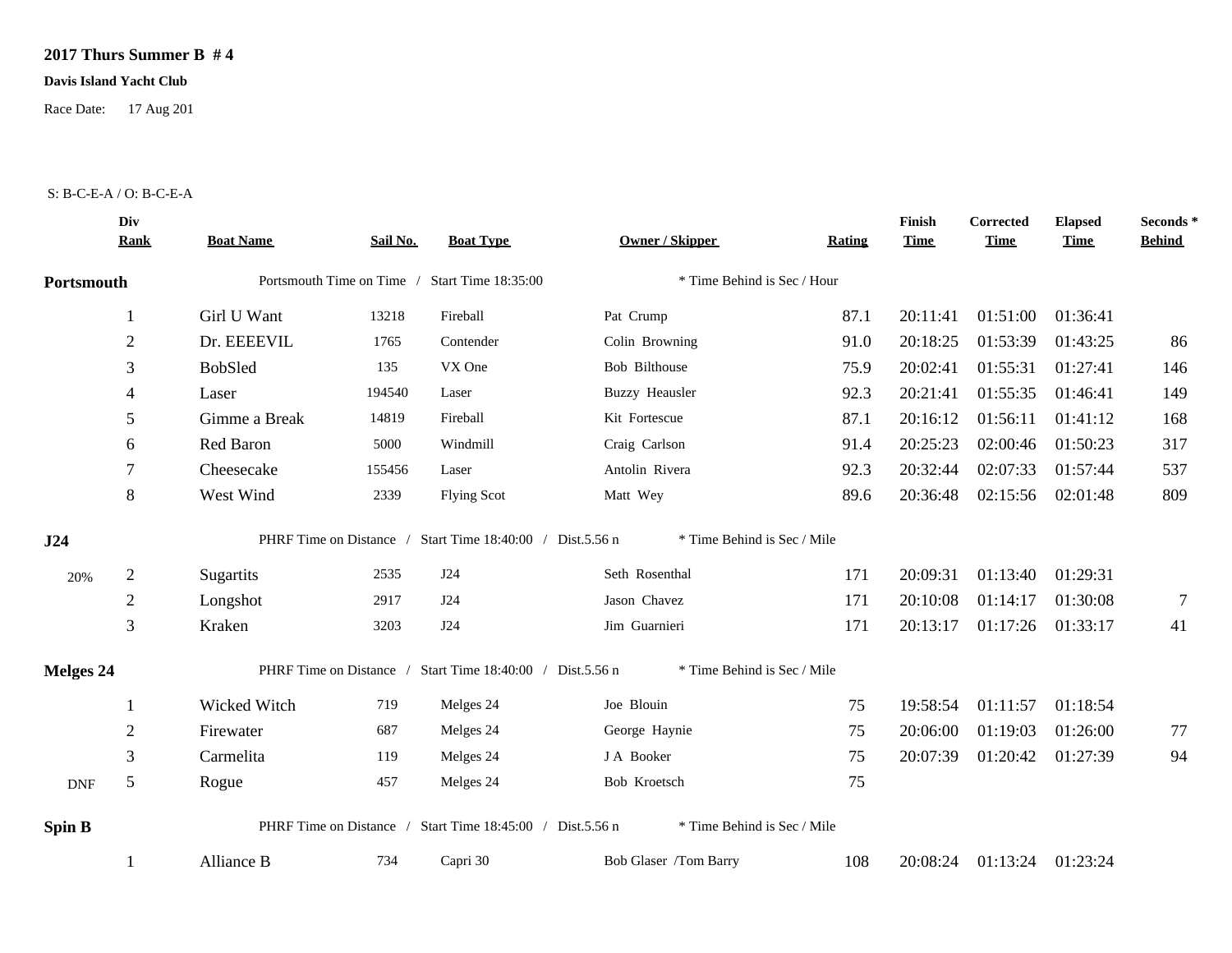|                      | $\overline{c}$           | Abracadabra       | 511          | Wavelength 24                                             | Emily Roberts               | 156 | 20:13:00 | 01:13:33 | 01:28:00 | $\sqrt{2}$     |
|----------------------|--------------------------|-------------------|--------------|-----------------------------------------------------------|-----------------------------|-----|----------|----------|----------|----------------|
|                      | 3                        | Fully Involved    | 97925        | <b>B25</b>                                                | Stephen Vincent             | 135 | 20:11:36 | 01:14:05 | 01:26:36 | $\tau$         |
|                      | $\overline{\mathcal{A}}$ | Tenacity          | 241          | Laser 28                                                  | Ken Hardy                   | 132 | 20:11:21 | 01:14:07 | 01:26:21 | $\,8\,$        |
|                      | 5                        | Junior            | 41186        | J27                                                       | Frank Selph                 | 123 | 20:13:03 | 01:16:39 | 01:28:03 | 35             |
|                      | 6                        | Privateer         | 282          | S <sub>2</sub> 9.1                                        | Chris Jones                 | 132 | 20:14:01 | 01:16:47 | 01:29:01 | 37             |
|                      | $\tau$                   | Bay Wolf          | 40177        | S <sub>2</sub> 9.1                                        | John Brennan                | 132 | 20:16:24 | 01:19:10 | 01:31:24 | 62             |
|                      | $\,8\,$                  | Volcano           | 7170         | Tripp 26                                                  | Donald Rychel               | 111 | 20:16:19 | 01:21:02 | 01:31:19 | 82             |
|                      | 9                        | Meltemi           | 40787        | S <sub>2</sub> 9.1                                        | Alex Korakis                | 132 | 20:21:35 | 01:24:21 | 01:36:35 | 118            |
|                      | 10                       | Dr Bligh          | 30           | S <sub>2</sub> 9.1                                        | Michael Maher               | 132 | 20:42:32 | 01:45:18 | 01:57:32 | 344            |
| AVE                  |                          | Stard             | 111          | SR Max                                                    | Gordon Schiff               | 1   |          |          |          |                |
|                      |                          |                   |              |                                                           |                             |     |          |          |          |                |
| Spin A               |                          |                   |              | PHRF Time on Distance / Start Time 18:50:00 / Dist.5.56 n | * Time Behind is Sec / Mile |     |          |          |          |                |
|                      | 1                        | No Limit          | 39526        | Farr 395                                                  | Neal Burns                  | 42  | 20:05:36 | 01:11:42 | 01:15:36 |                |
|                      | $\overline{c}$           | Alpha Dog         | 83170        | Sr 33                                                     | Gordon Latrobe              | 63  | 20:07:36 | 01:11:46 | 01:17:36 | $\mathbf{1}$   |
|                      | $\mathfrak{Z}$           | Rocket            | 48           | <b>J35</b>                                                | Tarry Grimsdale             | 72  | 20:11:43 | 01:15:03 | 01:21:43 | $36\,$         |
|                      | $\overline{\mathcal{A}}$ | Fire & Ice        | 83198        | J105                                                      | George Cussins              | 81  | 20:13:39 | 01:16:09 | 01:23:39 | 48             |
|                      | $\sqrt{5}$               | Wired             | 39511        | Farr 395                                                  | Achilles/ Brocks            | 42  | 20:10:34 | 01:16:40 | 01:20:34 | 54             |
|                      | 6                        | Kicks             | 50           | J92s                                                      | Peter Hartleb               | 99  | 20:19:03 | 01:19:53 | 01:29:03 | 88             |
|                      | $\tau$                   | Tampa Girl        | 83242        | J120                                                      | <b>Bill Terry</b>           | 54  | 20:17:37 | 01:22:37 | 01:27:37 | 118            |
| 20%                  | 9                        | No Way Jose       | 42696        | <b>J35</b>                                                | Jose Suarezhoyos            | 72  | 20:30:59 | 01:34:19 | 01:40:59 |                |
| <b>Racer Cruiser</b> |                          |                   |              | PHRF Time on Distance / Start Time 18:55:00 / Dist.5.56 n | * Time Behind is Sec / Mile |     |          |          |          |                |
|                      | 1                        | Monami            | 41456        | Benateau                                                  | Don Highnote                | 120 | 20:47:50 | 01:41:43 | 01:52:50 |                |
|                      | $\overline{c}$           | Lunacy            | 198          | Tartan 37                                                 | Dave Lorick                 | 135 | 20:49:36 | 01:42:05 | 01:54:36 | $\overline{4}$ |
|                      | $\sqrt{3}$               | Wing It           | 43620        | Irwin 39 Citation                                         | Mike Doyle                  | 126 | 20:49:20 | 01:42:39 | 01:54:20 | $10\,$         |
|                      | $\overline{4}$           | Intrepid          | 41227        | J40                                                       | Jeff Russo                  | 78  | 20:46:00 | 01:43:46 | 01:51:00 | $22\,$         |
|                      | $\sqrt{5}$               | Hooloovoo         | 63365        | C&C MK2                                                   | Fenn Giles                  | 138 | 20:54:03 | 01:46:16 | 01:59:03 | 49             |
|                      | 6                        | First Wind        | 4951         | CSY <sub>44</sub>                                         | Art Cupp                    | 138 | 20:54:06 | 01:46:19 | 01:59:06 | 50             |
|                      | $\tau$                   | Sacred Cow        | 60740        |                                                           | David German                | 69  | 20:53:00 | 01:51:36 | 01:58:00 | 107            |
| <b>DNF</b>           | $10\,$                   | Javelina          | 482          | Tartan 37                                                 | Ray Dunn                    | 111 |          |          |          |                |
| AVE                  |                          | <b>Blue Heron</b> | $\mathbf{1}$ | Catalina 425                                              | Russell Hoadley             | 123 |          |          |          |                |
|                      |                          |                   |              |                                                           |                             |     |          |          |          |                |